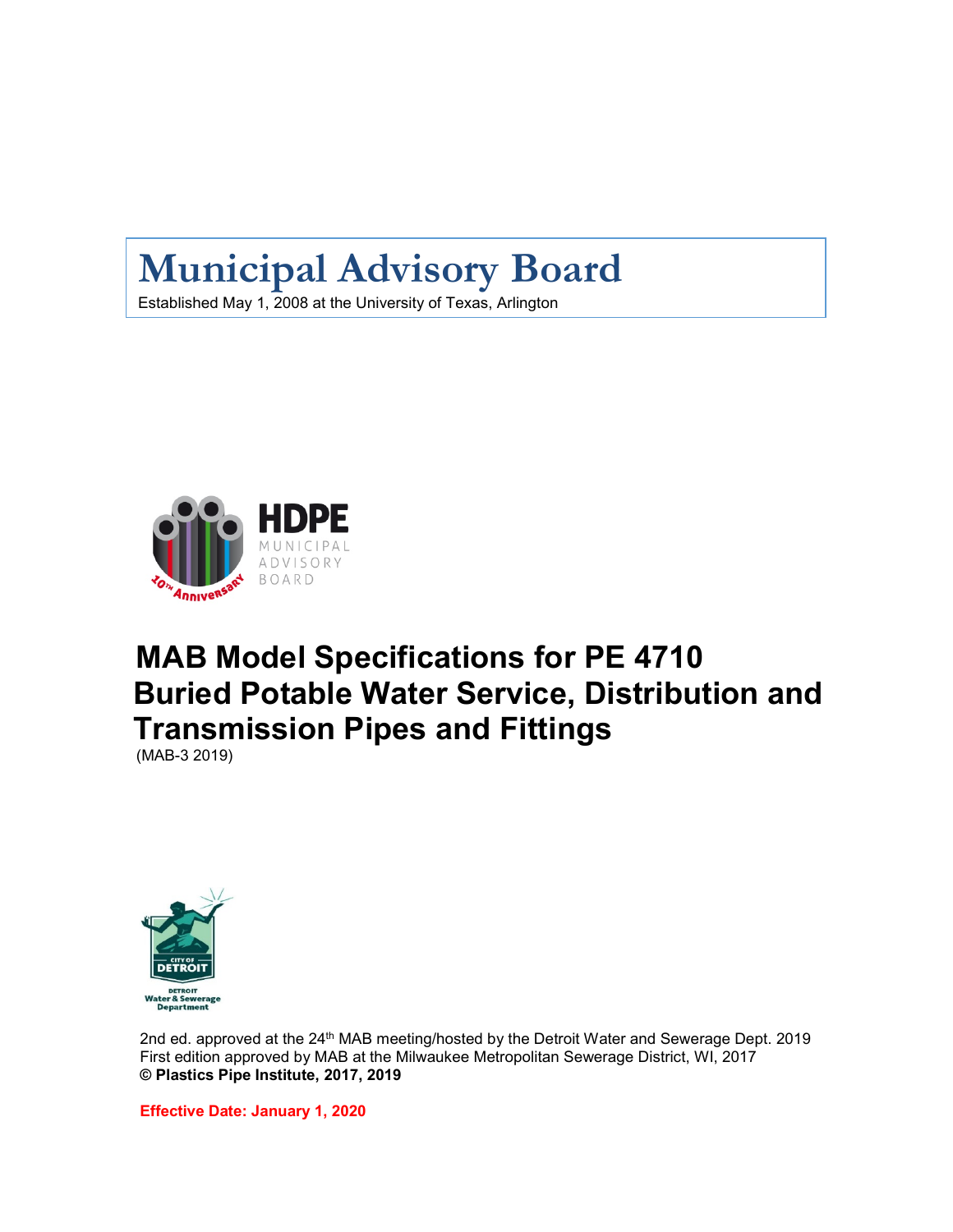#### **FOREWORD**

This model specification was developed by the Municipal Advisory Board (MAB) and published with the help of the members of the Plastics Pipe Institute, Inc. (PPI).

This model specification is intended as a guide for engineers, users, contractors, code officials, and other interested parties for use in the design, construction, and installation of high-density polyethylene (HDPE) pressure water piping systems. The local utility or engineer may need to modify this model specification to adapt the document to local conditions, operations, and practices.

This model specification has been prepared by MAB members and associates as a service to the water industry. The information in this document is offered in good faith and believed to be accurate at the time of its preparation, but is offered "as is" without express or implied warranties, including WARRANTIES OF MERCHANTABILITY AND FITNESS FOR A PARTICULAR PURPOSE. Any reference to a specific manufacturer's product is merely illustrative, and not intended as an endorsement of that product. Reference to or testing of a proprietary product should not be construed as an endorsement by the MAB or PPI, which do not endorse the proprietary products or processes of any manufacturer. Users are advised to consult the manufacturer for more detailed information about the specific manufacturer's products. The information in this document is offered for consideration by industry members in fulfilling their own compliance responsibilities. MAB and the PPI assume no responsibility for compliance with applicable laws and regulations.

The MAB serves as an independent, non-commercial adviser to the Municipal & Industrial (M & I) Division of the PPI. Once adopted, MAB will consider revising this specification from time to time, in response to comments and suggestions from users of the model specification. Please send suggestions of improvements to Camille George Rubeiz, PE, F. ASCE, at [crubeiz@plasticpipe.org.](mailto:crubeiz@plasticpipe.org)

#### **ACKNOWLEDGEMENTS**

The Municipal Advisory Board would like to acknowledge the excellent contributions of the MAB Model Specification Task Group for developing and leading this project.

- 1. **Marisa Boyce**, PE EBMUD, CA
- 2. **Joe Castronovo**, PE **AECOM, TX (past), ASCE UESI, TG Chair**<br>3. **John Fishburne, PE** Charlotte Water, NC (past), Freese & Nicho
- 
- 4. **David Freireich, PE**
- 
- 
- 6. **Jacob Nakano**<br>7. **Camille Rubeiz**, PE
- 
- 
- 
- 10. **Eric Shaffer**, PE
- Charlotte Water, NC (past), Freese & Nichols, NC<br>City of Round Rock, TX 5. **Todd Jorgenson** Austin Utilities, MN Plastics Pipe Institute, TX 8. **Andrew Schipper**, PE City of Ft. Wayne, IN<br>
9. **Greg Scoby**, PE City of Palo Alto, CA City of Palo Alto, CA (past) and Crossbore Consultants, CA City of Duluth, MN
	-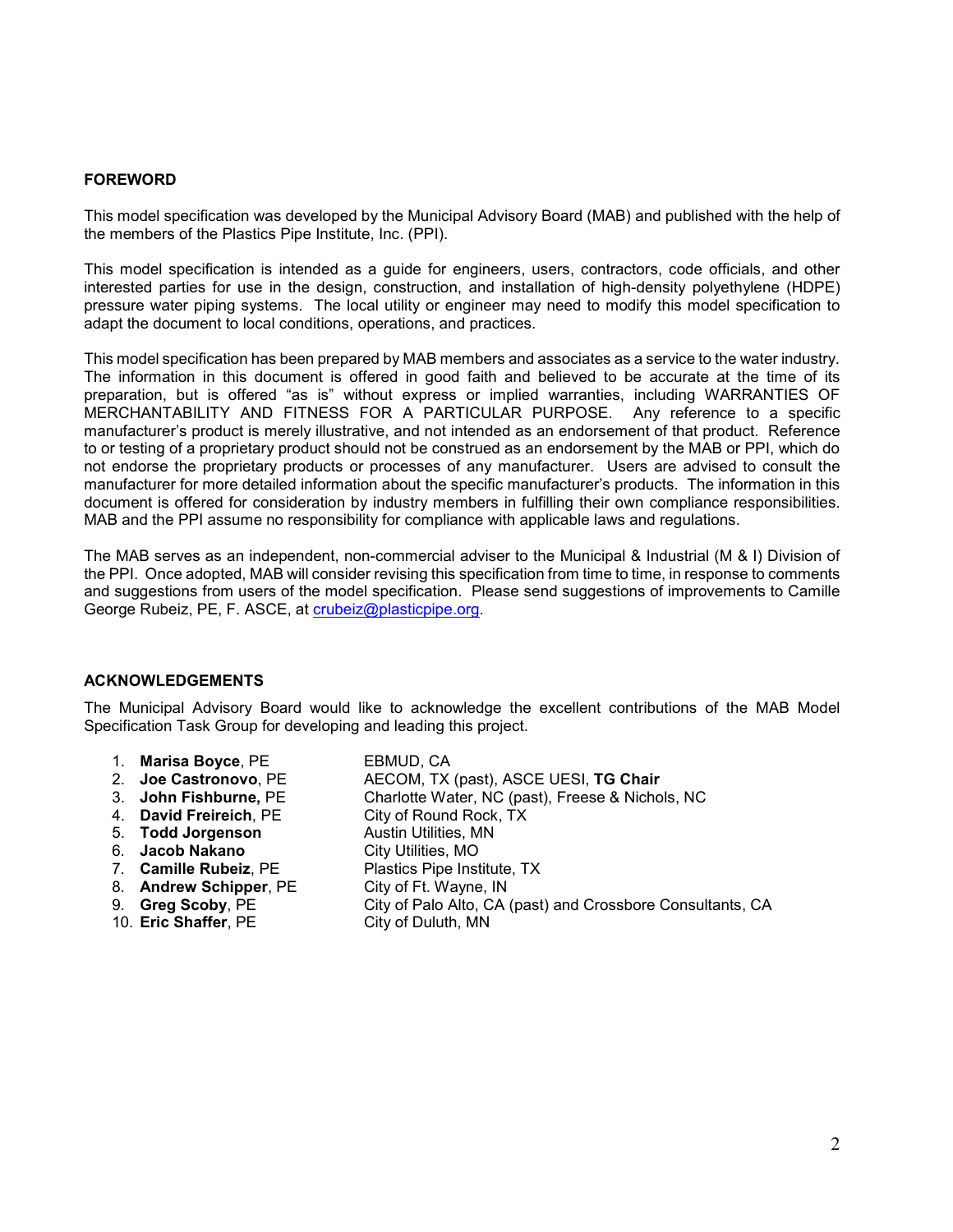## **MUNICIPAL ADVISORY BOARD MEMBERS**

**Chad Owens, PE** City Utilities, MO **Dr. Larry Slavin** OPCS, NJ

**Serge Terentieff, PE** EBMUD, CA

**Dan Smolik** Garney Construction, FL

## **UTILITIES**

|            | Jessie Allen, PE<br><b>Marisa Boyce, PE</b><br>David Freireich, PE<br><b>Todd Jorgenson</b><br><b>Robert Justus</b><br><b>Holly Link</b><br><b>Gordon Mahan</b><br>Ryan McKaskle, PE<br>Eric Shaffer, PE<br><b>Matthew Wirtz, PE</b>                    | Arlington Water Utilities, TX<br>EBMUD, CA<br>City of Round Rock, TX<br>City of Austin, MN<br>City of Palo Alto, CA<br>Colorado Springs Utilities, CO<br>San Antonio Water System, TX<br>City of Tulsa, OK<br>City of Duluth, MN<br>City of Ft Wayne, IN                                                                                                                                        | <b>Standards Chair</b>                      |
|------------|---------------------------------------------------------------------------------------------------------------------------------------------------------------------------------------------------------------------------------------------------------|-------------------------------------------------------------------------------------------------------------------------------------------------------------------------------------------------------------------------------------------------------------------------------------------------------------------------------------------------------------------------------------------------|---------------------------------------------|
|            | <b>UNIVERSITIES</b>                                                                                                                                                                                                                                     |                                                                                                                                                                                                                                                                                                                                                                                                 |                                             |
|            | Dr. Alan Atalah, PE<br>Dr. Tom Iseley, PE<br>Dr. Mark Knight, PEng<br>Dr. Mo Najafi, PE                                                                                                                                                                 | Bowling Green State University, OH<br>TTC, Louisiana Tech University, LA<br>CATT, University of Waterloo, ON<br>CUIRE, University of Texas at Arlington, TX                                                                                                                                                                                                                                     | <b>R&amp;D Chair</b>                        |
|            | <b>CONTRACTORS</b>                                                                                                                                                                                                                                      |                                                                                                                                                                                                                                                                                                                                                                                                 |                                             |
|            | <b>Todd Grafenauer</b><br>David Mancini<br><b>Kevin Miller</b>                                                                                                                                                                                          | Murphy Pipelines, WI<br>David Mancini & Sons, FL<br>Miller Pipeline Co., IN                                                                                                                                                                                                                                                                                                                     | <b>Education Chair</b>                      |
|            | <b>CONSULTANTS</b><br>Luis Aguiar<br>Alan Ambler, PE<br>Joe Castronovo, PE<br>John Fishburne, PE<br><b>Steven Kramer, PE</b><br><b>Ernest Lever</b><br>Greg Scoby, PE<br><b>Dave Stewart</b>                                                            | Miami-Dade Water & Sewer (past), Hazen & Sawyer, FL<br>City of Casselberry, FL (past), AM Trenchless, FL<br>AECOM (ret.), ASCE UESI, GA<br>Charlotte Water (past), Freese & Nichols, NC<br>COWI North America, Inc., NJ<br>Infrastructure Sector, Gas Technology Institute, IL<br>City of Palo Alto (past), Crossbore Consultants, CA<br>City of Lago Vista (past), Stewart HDPE Consulting, TX | <b>MAB Co-Chair</b><br><b>Utility Chair</b> |
| <b>PPI</b> | <b>Camille Rubeiz, PE</b>                                                                                                                                                                                                                               | Municipal & Industrial Division (M&I), TX                                                                                                                                                                                                                                                                                                                                                       | <b>MAB Co-Chair</b>                         |
|            | <b>FORMER MEMBERS:</b><br><b>Mike Heitmann</b><br><b>Milton Keys</b><br><b>Matthew Klein</b><br>Ed Lambing, PE<br>Jonathan Leung, PE<br><b>George McGuire</b><br>Dr. Ken Oliphant, PEng<br>Rafael Ortega, PE<br><b>Collins Orton</b><br>Fred Ostler, PE | Dr. Sam Ariaratnam, PE Arizona State University, AZ<br>Garney Construction, MO<br>Indy Water/Veolia, IN<br>Veolia/ Citizens Energy, IN<br>San Jose Water Co., CA<br>Los Angeles Dept. of Water and Power, CA<br>Ditch Witch, OK<br>JANA, ON<br>LAN, TX<br>TT Technologies, CA<br>Joint Powers Water Board, WY                                                                                   |                                             |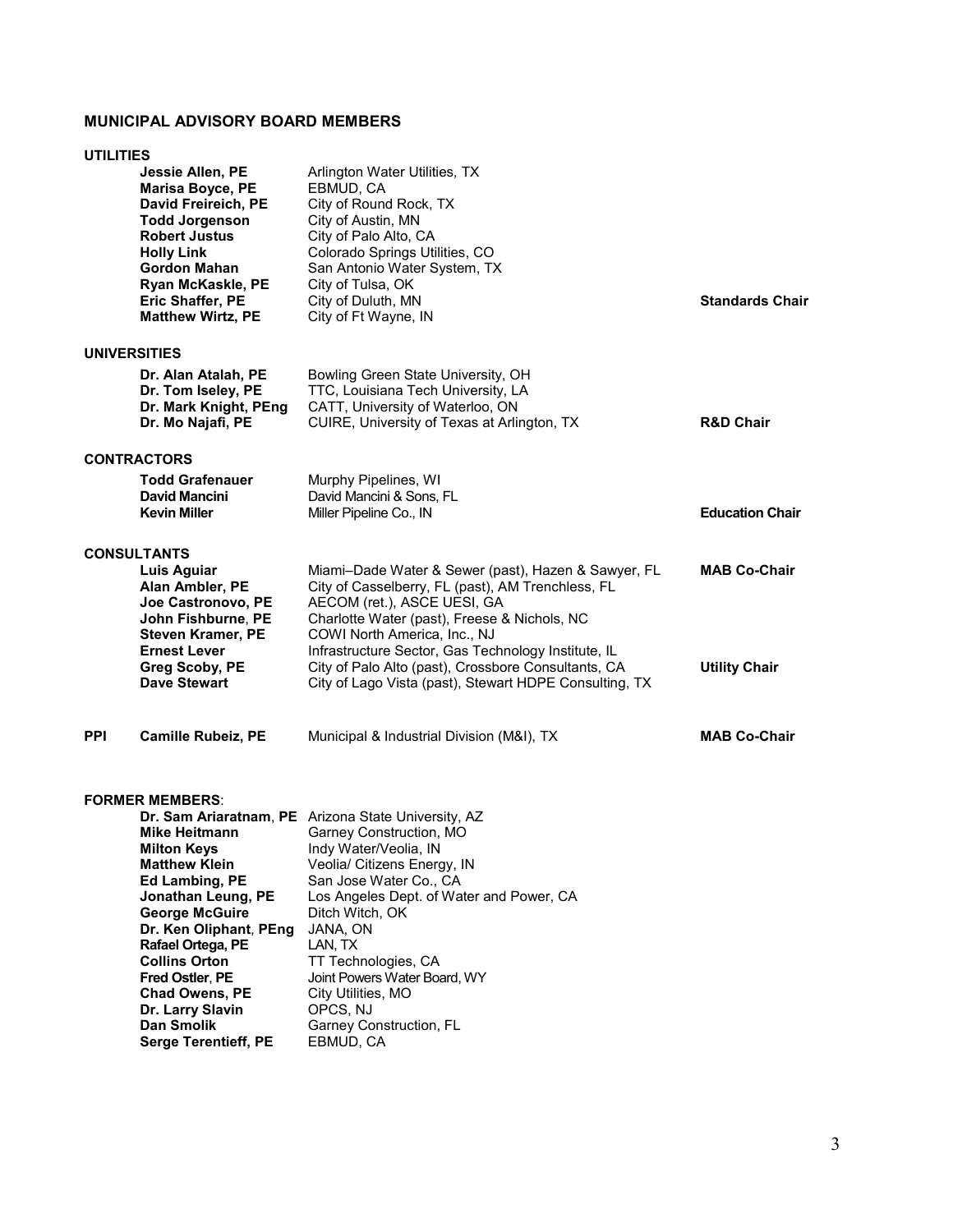# **MAB Model Specifications for PE 4710**

# **Buried Potable Water Service, Distribution and Transmission Pipes and Fittings**

# **PART 1 – GENERAL**

1.1 The scope of this model specification is for high-density polyethylene (HDPE) water piping systems that conform to AWWA standards. This model specification can be adopted in full, or modified by the specifier to fit the project. This model specification provides minimum requirements for PE 4710 pipes and fittings to be used in the design and construction of pressure water piping systems.

## 1.2 DESCRIPTION

- A. Scope This section specifies HDPE and fittings for water utility use as indicated on the drawings, and as specified herein.
	- i. Furnish, install, and test HDPE piping system as indicated and specified in this section, as referred to in related sections, and as shown in the Drawings.
	- ii. The primary installation method is direct burial. The means and methods, including the testing for acceptance shall conform to all applicable standards as noted herein with the intention of providing a leak-free system to the owner.

## 1.3 REFERENCES

- A. To the extent referenced in this specification section, the standards and documents listed in Appendix A are included and are made part of this specification.
- B. In the event of a conflict, the requirements of this specification section prevail.
- C. Unless otherwise specified, references to documents shall mean the latest published edition of the referenced document in effect at the bid date of the project.

## 1.4 SYSTEM DESIGN PARAMETERS

- *A.* Per AWWA C901, C906 and M55, the Allowable Total Pressure during Recurring Surge conditions equals 1.5 times the pipe's pressure class. Allowable Total Pressure during Occasional Surge conditions equals 2.0 times the pipe's pressure class.
- *B.* Table 1 lists the preferred pressure classes, Allowable Total Pressure during Recurring and Occasional Surges for PE4710. *Note: AWWA defines pressure class (PC) differently for different pipe materials, i.e., PC for ductile iron and PVC is different from that for HDPE. For further information on the proper selection of pressure class, refer to [PPI PACE](http://ppipace.com/) and Tables 1 and 2.*
- C. Water Hammer
	- i. Fatigue: Use minimum 55 cycles per day for 100-year fatigue design life.
	- ii. Flow Velocity: Use minimum 4 fps for recurring surge design and minimum 8 fps for occasional surge design.

| <b>Pipe</b><br><b>Dimension</b><br>Ratio<br>(DR) | <b>Pressure</b><br>Class / Rating<br>(psi) | <b>Allowable Total</b><br><b>Pressure during</b><br><b>Recurring Surge</b><br>(psi) | <b>Allowable Total</b><br><b>Pressure during</b><br><b>Occasional Surge</b><br>(psi) | <b>AWWA</b><br>C906 | <b>AWWA</b><br>C901 | <b>Allowable</b><br><b>Hydrotest</b><br>(Field)<br><b>Pressure</b> |
|--------------------------------------------------|--------------------------------------------|-------------------------------------------------------------------------------------|--------------------------------------------------------------------------------------|---------------------|---------------------|--------------------------------------------------------------------|
|                                                  |                                            |                                                                                     |                                                                                      |                     |                     | (psi)                                                              |
| <b>DR 17</b>                                     | 125                                        | 188                                                                                 | 250                                                                                  |                     | No                  | 188                                                                |
| DR 13.5                                          | 160                                        | 240                                                                                 | 320                                                                                  | <b>Yes</b>          | No                  | 240                                                                |
| <b>DR 11</b>                                     | 200                                        | 300                                                                                 | 400                                                                                  |                     | No                  | 300                                                                |
| DR 9                                             | 250                                        | 375                                                                                 | 500                                                                                  |                     | <b>Yes</b>          | 375                                                                |

### Table 1: PE4710 Preferred Pressure Classes per AWWA C906 and C901 (up to 80°F)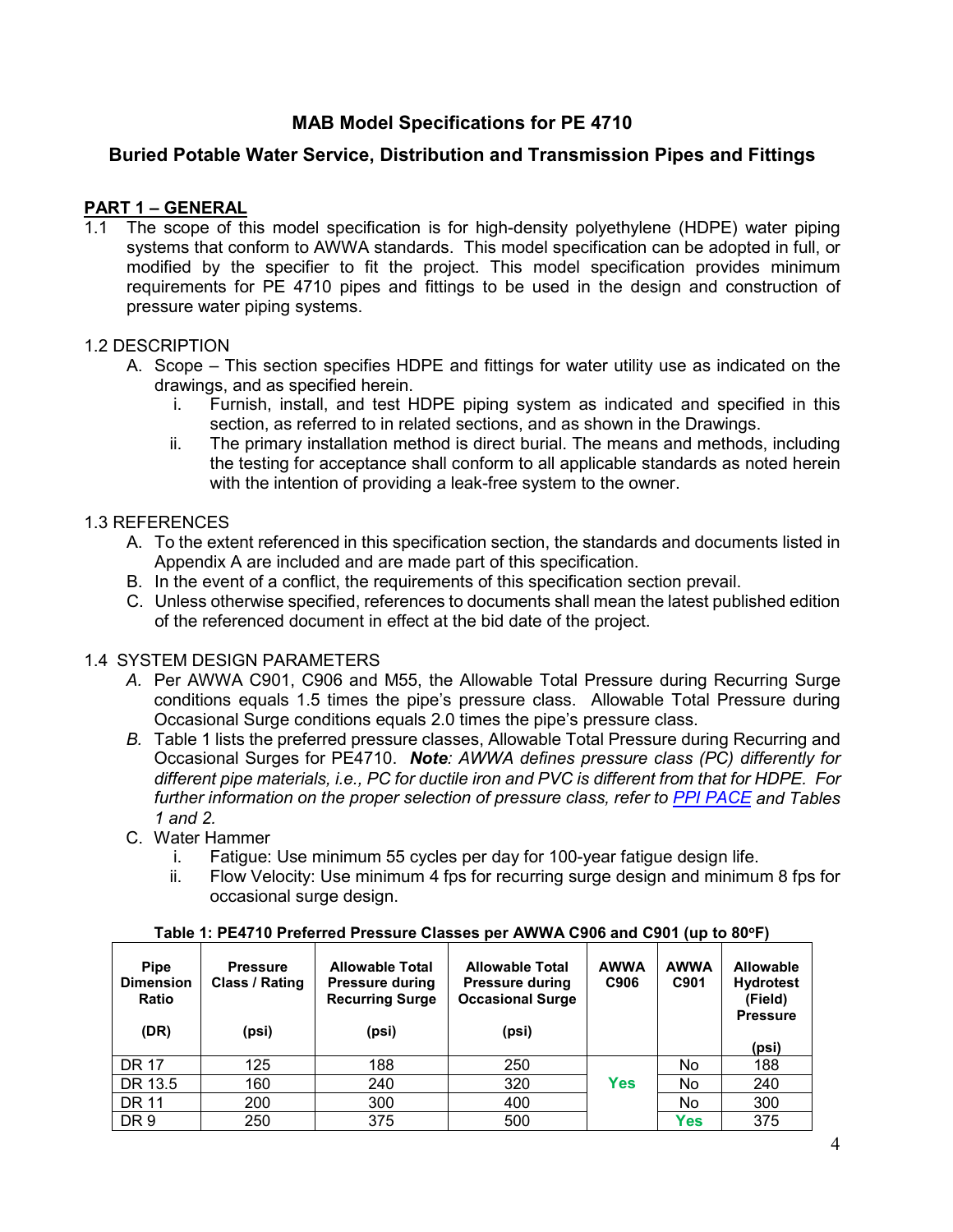**Table 2: Required Pressure Class (PC) and Dimension Ratio (DR) for PE4710, PVC and DI\***

| Working         | <b>PE4710</b> | <b>PVC</b>   | <b>Ductile Iron</b> |
|-----------------|---------------|--------------|---------------------|
| <b>Pressure</b> | PC (DR)       | PC (DR)      | РC.                 |
| 75 psi          | PC125 (DR17)  | PC305 (DR14) | PC350               |

**\*Example**: In accordance with AWWA standards and manuals and per PPI PACE: Calculate the required PC for 8" DIPS PE4710, PVC and Ductile Iron pipes operating at 75 psi working pressure, with 4 fps recurring surge, 8 fps occasional surge, 55 cycles per day for 100 years and at 73°F temperature.

# 1.5 SUBMITTALS

Quality Assurance / Control Submittals

- A. Affirmation that product shipped meets or exceeds the standards set forth in this specification. This shall be in the form of a written document from the manufacturer attesting to the manufacturing process meeting the standards. *[The specifier can also ask*  for various test results to be supplied that are done in accordance with applicable *standards]*
- B. Manufacturers recommended fusion procedures for the products.

1.6 DELIVERY – STORAGE – HANDLING

- A. Handle the pipe in accordance with the PPI *Handbook of Polyethylene Pipe, Chapter 2* using approved strapping and equipment rated for the loads encountered. Do not use chains, wire rope, forklifts or other methods or equipment that may gouge or damage the pipe or endanger persons or property. Field storage is to be in compliance with AWWA Manual M55, Chapter 7.
- B. Shipped with optional, recyclable, end-caps (suggested)
- C. If any gouges, scrapes, or other damage to the pipe results in wall loss 10% or greater (of the pipe wall thickness), cut out that gouged section and do not use.

## **PART 2 – HDPE PRODUCTS FOR 4 INCH AND LARGER PIPE PER AWWA C906**

- $2.1 P I P E$ 
	- A. HDPE pipe with 4" to 65" diameter shall be PE4710 conforming to the latest edition of ANSI/AWWA C906 and ANSI/NSF Standard 61. For potable water applications, PE4710 compound shall conform to ASTM D3350 minimum Cell classification *PE445574C-*CC3. Refer to PPI TN-44 for CC3 calculations.
		- i. HDPE pipes shall be extruded by a PPI member with dependent listings in PPI TR-4, and shall meet the requirements of AWWA C906. Sample list of sizes is shown in Appendix B.1.
		- ii. Dimensions and tolerances for HDPE pipe and fittings shall meet the requirements of AWWA C906.
	- B. HDPE pipe shall be rated for use at a pressure class of \_\_\_\_\_ *[User specified]* psi. *[The specifier chooses the pressure class from Table 1]*. The outside diameter of the pipe shall be based upon the IPS or DIPS sizing system. *[User to specify the appropriate sizing system on the plans.]*
	- C. Pipe marking in accordance with Section 2.3.
	- D. Approved manufacturers are: [*The specifier is referred to the list of manufacturers as shown on the PPI website [http://plasticpipe.org/municipal\\_pipe/mid-members.php](http://plasticpipe.org/municipal_pipe/mid-members.php) and <https://listings.plasticpipe.org/Search> ].*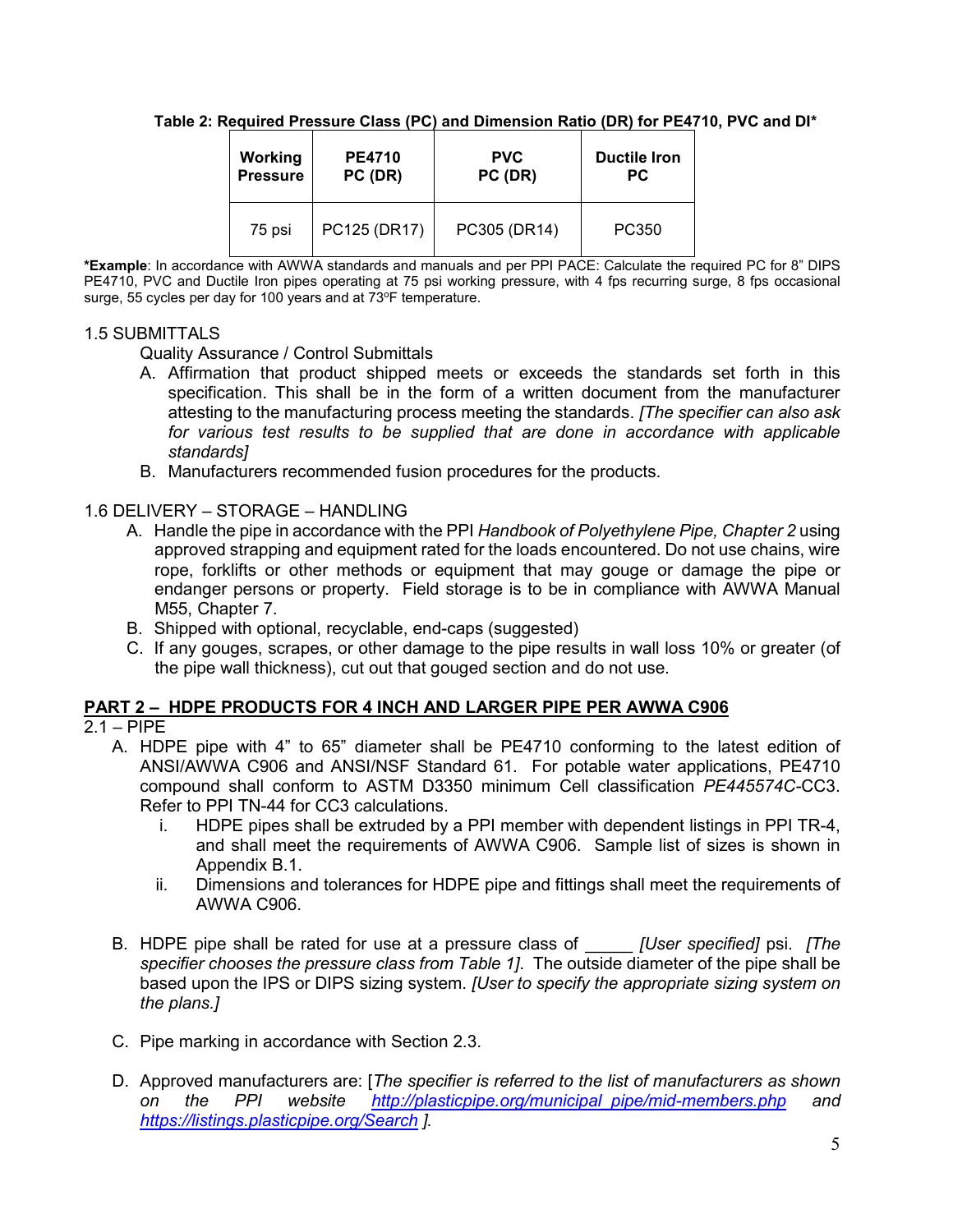# 2.2 FITTINGS

- A. Butt Fusion Fittings HDPE Fittings shall be made of PE4710 and with a minimum Cell Classification as shown in Section 2.1.A. All HDPE fittings shall meet the requirements of AWWA C906 and shall have a pressure rating equal to the pressure rating of the pipe to which the fitting is joined.
	- i. Molded fittings shall be manufactured, tested and marked per ASTM D3261.
	- ii. Fabricated fittings shall be manufactured, tested and marked per ASTM F2206, or individual fittings standards.
- B. Electrofusion Fittings Fittings shall be made of HDPE material with a minimum material designation code of PE 4710 and with a minimum Cell Classification as noted in Section 2.1A. Electrofusion Fittings shall have a manufacturing standard of ASTM F1055. Fittings shall have a pressure rating equal to the pipe unless otherwise specified on the plans. Markings shall be according to ASTM F1055.
- C. Flanges and Mechanical Joint adapters (MJ adapters) Flanges and MJ adapters shall have a material designation code of PE4710 with a minimum Cell Classification as noted in Section 2.1.A. Flanges shall be made in accordance with ASTM F2880. MJ adapters shall be made to ASTM D3261. Flanges and MJ adapters shall have a pressure rating equal to the pipe to which it is joined unless otherwise specified on the plans. Markings for molded or machined flange adapters or MJ adapters shall be per ASTM D3261. MJ adaptors are the preferred connection method over mechanical fittings. Flanges and MJ adaptors should be double checked for butterfly valve clearance to allow full disc rotation and movement prior to installation in the trench.
- D. Mechanical Fittings for pipes Three primary mechanical fittings or connections that can be used are Stab or insert type; compression type; and clamp ring. Per MAB-4, "Internal stiffeners should be used for all mechanical couplings". Mechanical fittings shall be designed to restrain and to prevent pull-out or rotation. Refer to Appendix D titled Degradation of Gaskets with Chlorine and Chloramine.

## 2.3 PIPE AND FITTING IDENTIFICATION

A. The pipe shall be marked in accordance with the standards to which it is manufactured. *[or alternative as below]* 

Markings shall include the following items: Nominal size (such as 12"), outside diameter base (such as DIPS), dimension ratio (such as DR 17), manufacturer's name or trademark, standard materials designation code (PE 4710), cell classification (e.g. PE 445574C), PE compound oxidative resistance for potable water (CC3), pressure class (such as PC 125), standard's designation (AWWA C906), manufacturer's production code, date of manufacture, mark of the certifying agency for potable water (such as NSF).

- B. Color identification by the use of stripes on pipe to identify pipe service is recommended. If used, stripes or colored exterior pipe product shall be blue for potable water.Fittings are typically not striped.
- C. Marking/locating tape shall be approved by the engineer and placed between 6 and 12 inches above the crown of pipe.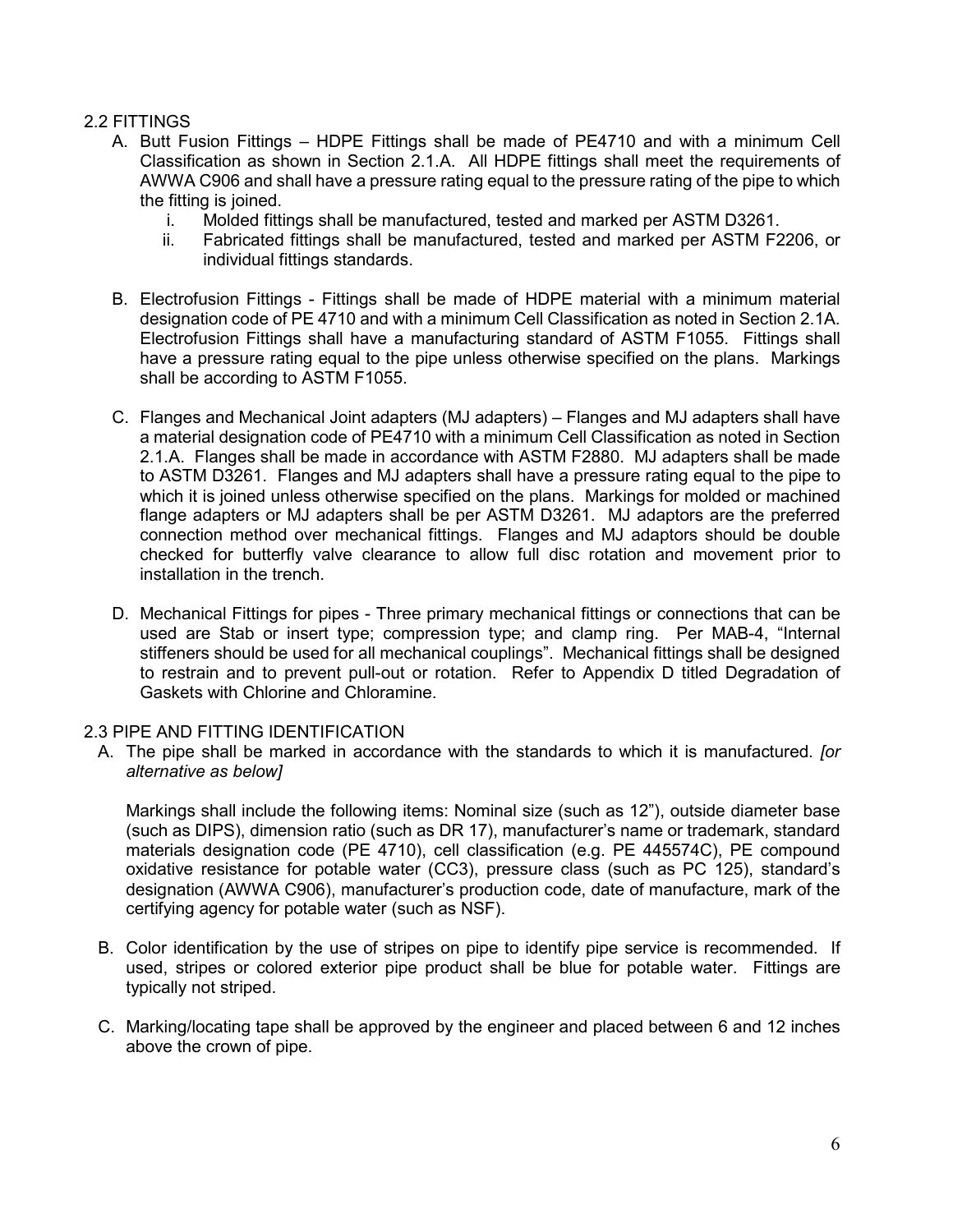## **PART 3 – HDPE PRODUCTS FOR 3 INCH AND SMALLER PIPE PER AWWA C901**

- 3.1 PIPE
	- A. HDPE pipe with  $\frac{3}{4}$ " to 3" diameter shall be PE 4710 conforming to the latest edition of ANSI/AWWA C901 and ANSI/NSF Standard 61. For potable water applications, PE4710 compound shall conform to ASTM D3350 minimum Cell classification PE*445574C-CC3;* refer to ASTM D3350 for other cell classifications and to PPI TN-49 for CC3 calculations.
	- B. HDPE pipes shall be extruded by a PPI member with dependent listings in PPI TR-4, and shall meet the requirements of AWWA C901. Dimensions and tolerances for pipe and fittings shall meet the requirements of AWWA C901. Sample list of sizes is shown in Appendix B.2.
	- C. Per AWWA C901, PE4710 pipe shall have a pressure class (min) of 250 psi. The outside diameter of the pipe shall be based upon the IPS or CTS sizing system. *[User to specify the appropriate sizing system on the plans.]*
	- D. Approved manufacturers are: [*The specifier is referred to the list of manufacturers as shown on the PPI websites [http://plasticpipe.org/municipal\\_pipe/mid-members.php](http://plasticpipe.org/municipal_pipe/mid-members.php) and <https://listings.plasticpipe.org/Search> ].*

## 3.2 FITTINGS

- A. Butt Fusion Fittings HDPE Fittings shall be made of PE4710 and with a minimum Cell Classification as shown in Section 3.1.A. All HDPE fittings shall meet the requirements of AWWA C901 and shall have a pressure rating equal to the pressure rating of the pipe to which the fitting is joined.
	- i. Molded fittings shall be manufactured, tested and marked per ASTM D3261.
	- ii. Fabricated fittings shall be manufactured, tested and marked per ASTM F2206, or individual fittings standards.
	- iii. Socket fittings shall meet ASTM D2683.
- B. Electrofusion Fittings Fittings shall be PE4710, with a minimum Cell Classification as noted in Section 3.1.A. Electrofusion Fittings shall have a manufacturing standard of ASTM F1055. Fittings shall have a pressure rating equal to the pipe unless otherwise specified on the plans.
- C. Flanges and Mechanical Joint adapters (MJ adapters) Flanges and MJ adapters shall be PE4710, with a minimum Cell Classification as noted in Section 3.1.A. Flanged and MJ adapters can be made to ASTM D3261 or if machined, must meet the requirements of ASTM F2206. Flanges and MJ adapters shall have a pressure rating equal to the pipe unless otherwise specified on the plans. Markings for molded or machined flange adapters or MJ adapters shall be per ASTM D3261. Fabricated (including machined) flange adapters shall be per ASTM F2206.
- D. Mechanical Fittings for service pipes Three primary mechanical fittings or connections can be used, which are: Stab or insert type; compression type; and clamp ring. Per MAB-4, "Internal stiffeners should be used for all mechanical fittings".
- E. Mechanical fittings shall be designed to restrain and to prevent pull-out or rotation.
- F. Service connections shall be electrofusion saddles with a brass or stainless steel threaded outlet, electrofusion saddles, sidewall fusion branch saddles, tapping tees, or mechanical saddles.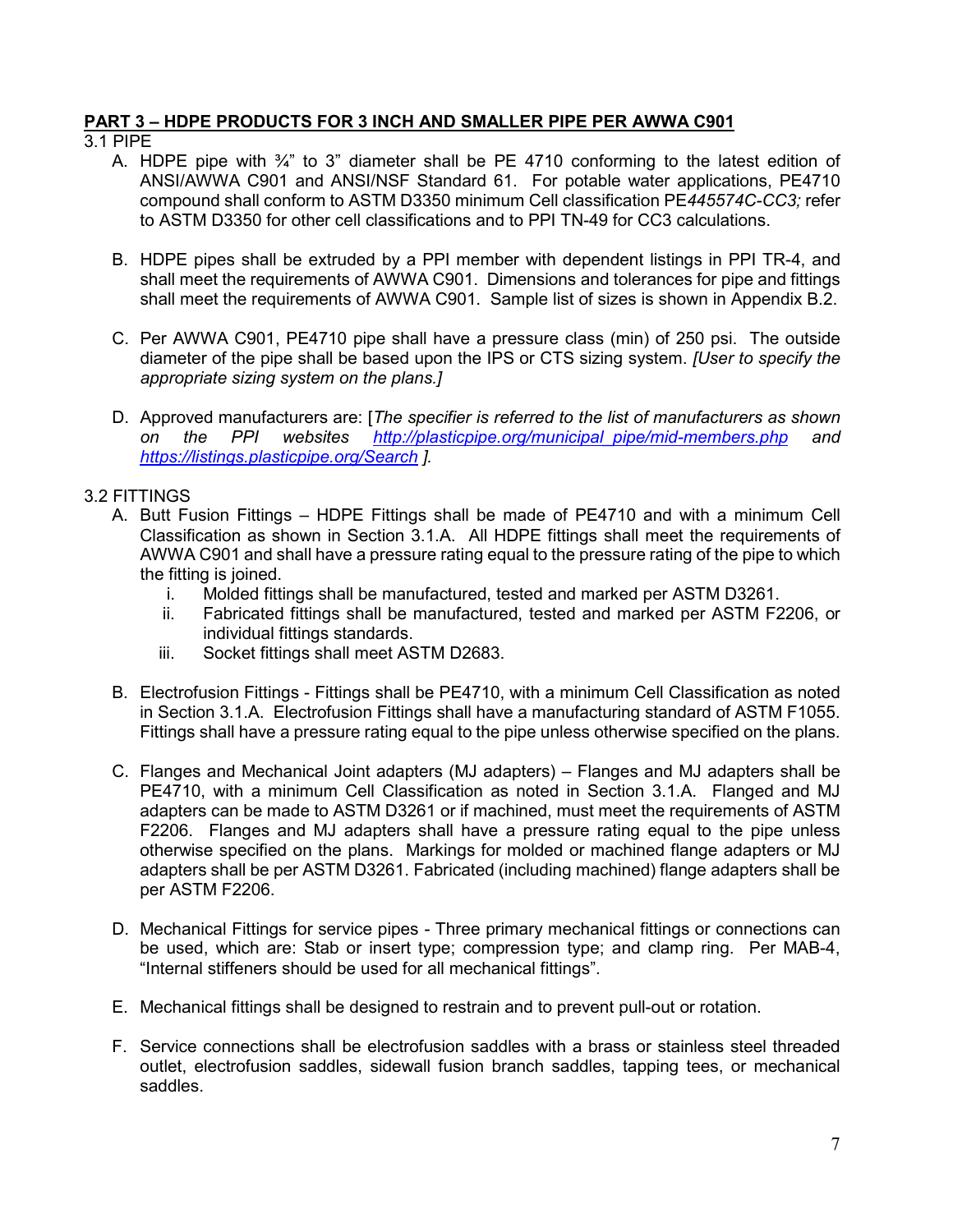- G. For electrofusion saddles with threaded outlet the size of the outlet shall be as shown on the plans. Electrofusion saddles shall be made from materials required in Section 3.1.A.
- H. For sidewall fusion saddles, the size of the saddle shall be as indicated on the plans. The saddle can be made in accordance to ASTM D3261 or ASTM F2206.
- I. Tapping tees shall be made to ASTM D3261 or D2683 and MSS SP-60.

## 3.3 PIPE AND FITTING IDENTIFICATION

A. The pipe shall be marked in accordance with the standards to which it is manufactured. *[or alternative as above]*

Markings shall include nominal size, outside diameter base (e.g. CTS), dimension ratio (e.g. DR 9), manufacturer's name or trademark, standard materials designation code (PE 4710), cell classification (e.g. PE 445574C), PE compound oxidative resistance for potable water (CC3), pressure class (e.g. PC 250), standard's designation (AWWA C901), manufacturer's production code, date of manufacture, mark of the certifying agency for potable water (such as NSF).

- B. Color identification by the use of stripes on pipe to identify pipe service is recommended. If used, stripes (pipe with color code C) or colored exterior pipe product (pipe with color code E) shall be blue for potable water.Fittings are typically not striped.
- C. Marking/locating tape shall be approved by the engineer and placed between 6 and 12 inches above the crown of pipe.

## **PART 4 – EXECUTION**

## 4.1 TRAINING AND INSPECTION

A. Refer to ASTM F3190, ASTM F1290, MAB-01and MAB-02 for recommended training and inspection for butt-fusion, socket fusion and Electrofusion joints. All equipment shall be inspected and personnel training requirements completed and verified prior to commencing construction. Each fusion technician shall be qualified to specifically make the required fusion joint; qualification shall be demonstrated by evidence of training within one year on the equipment and pipe size(s) to be utilized for this project.

## 4.2 JOINING METHODS

The pipe and fittings shall be joined by butt fusion or electrofusion couplings, mechanical joint (MJ) adapters, or by flange connections in accordance with manufacturer's recommendations and as required in this document. Unless otherwise shown on Drawings and except for connections to existing utilities, all joints shall be fused.

A. Butt Fusion: The pipe shall be joined by heat fusion of the ends. Prior to fusion the pipe shall be clean and the ends shall be cut square. Butt-fusion joining is applicable to pipes that have the same nominal outside diameter and wall thickness, within one SDR. Field site butt-fusion system operators shall be trained in the use of the high quality butt-fusion equipment that secure and precisely align the pipe ends for the fusion process. Operators shall be trained by the pipe supplier or manufacturer of the fusing machine and be experienced in the operation of the equipment. Fusion quality shall be recorded, the recording of the information must be provided to the Owner. The Owner will review documents within 7 days and identify any fusion records that might indicate the need to replace an existing fused connection. The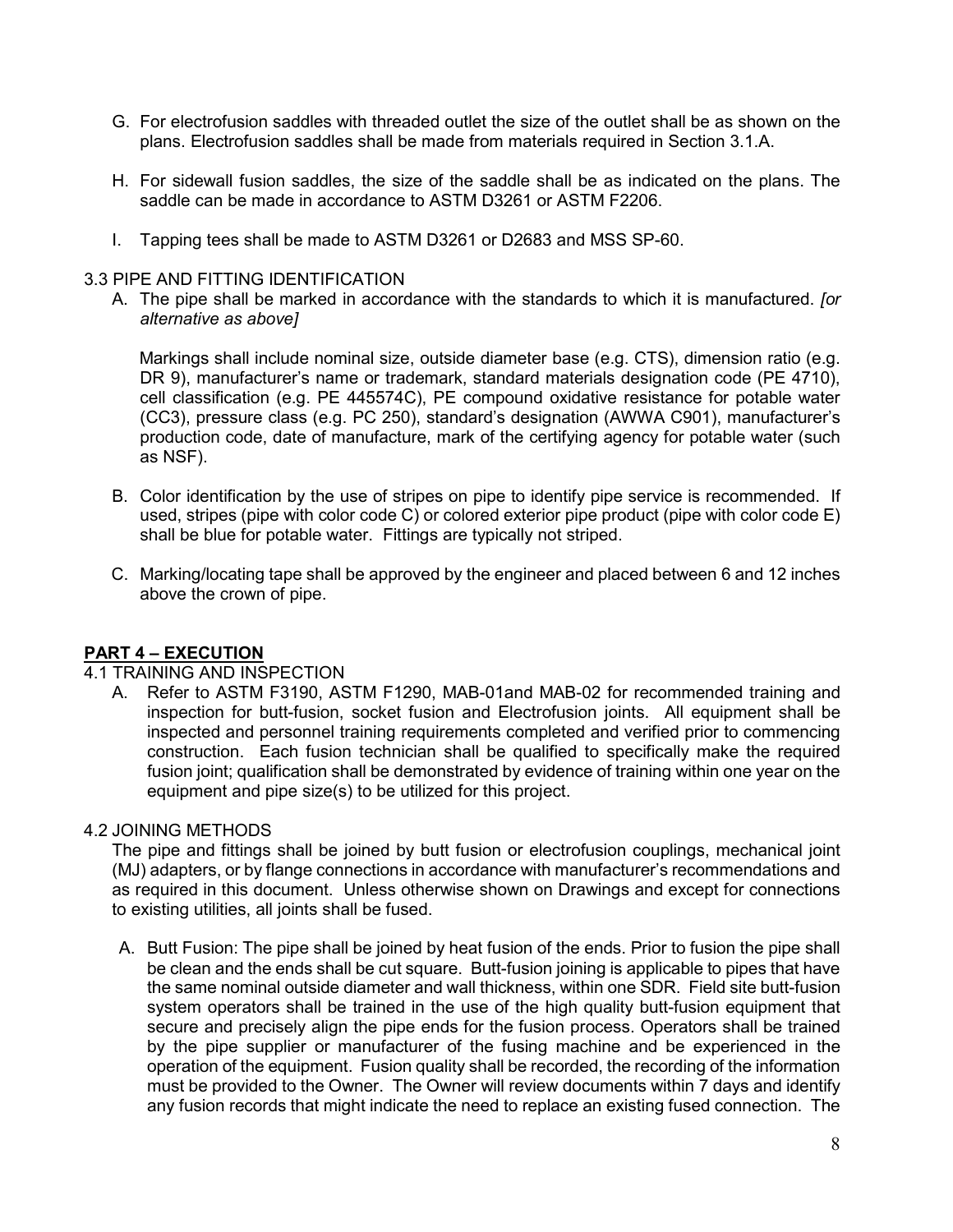recorded fusion information must meet the standard requirements of ASTM F3124. All fusions failing to meet these requirements shall be removed and refused. Refer to ASTM F2620, ASTM F3124, ASTM F3183 and ASTM F3190.

- B. Saddle fusion: Saddle fusion shall be done in accordance with ASTM F2620 or TR-41 or the fitting manufacturer's recommendations and PPI TR-41. Saddle fusion joints shall be made by qualified fusion technicians. Qualification of the fusion technician shall be demonstrated by evidence of fusion training within the past year on the equipment to be utilized on this project. *[Saddle fusion is used to fuse branch saddles, tapping tees, and other HDPE constructs onto the wall of the main pipe]* (ASTM F905).
- C. Socket Fusion: Molded socket fusion fittings are only to be used for joining of HDPE pipe from ¾ inch to 2 inch size. Socket fusion shall be done in accordance with ASTM F2620 or the fitting manufacturer's recommendations. Socket fusion is the process of fusing pipe to pipe, or pipe to fitting by the use of male and female ends that are heated simultaneously, and pressed together so the outside wall of the male end is fused to the inside wall of the female end. Qualification of the fusion technician shall be demonstrated by evidence of socket fusion training within the past year on the equipment to be utilized on this project.
- D. Electrofusion: Electrofusion joining shall be done in accordance with the manufacturers recommended procedure and ASTM F1055, ASTM F1290, MAB-01 and MAB-02. Qualification of the fusion technician shall be demonstrated by evidence of electrofusion training within the past year on the equipment and pipe sizes to be utilized for this project. Installers shall follow the guidance shown in the previous documents to fabricate EF assemblies. The installer must remove oxidation from the pipe and maintain a clean surface on both pipe and fitting to ensure acceptable joint quality.
- E. Mechanical:
	- i. Mechanical connection of HDPE to auxiliary equipment such as valves, pumps, and fittings shall use flanges or mechanical joint adapters and other devices in conformance with the PPI Handbook of Polyethylene Pipe, Chapter 9 and AWWA Manual of Practice M55, Chapter 6. Mechanical connections shall be manufactured for HDPE pipe and approved by the connection manufacturer for use with polyethylene pipe.

Flanges and MJ adaptors should be double checked for butterfly valve clearance to allow full disc rotation and movement prior to installation in the trench. Uncontrolled tapering or hand-beveling in the field is not allowed.

- ii. Mechanical connections on pipe 3" and smaller are available to connect HDPE pipe to other HDPE pipe, or a fittings, or to a transition to another material. The use of stabfit style couplings is allowed, along with the use of metallic couplings of brass and other materials. All mechanical and compression fittings shall be recommended by the manufacturer for use with HDPE and with potable water. Refer to fittings manufacturers and to Polyethylene Piping Systems Field Manual for Municipal Water. Manufactured transition fittings are also available.
- iii. Mechanical couplings that wrap around the pipe and act as saddles are made by several manufacturers specifically for HDPE pipe. All such saddles, tapping saddles, couplings and clamps shall be recommended by the manufacturer as being designed for use with HDPE pipe at the required pressure class (Section 1.4); all mechanical couplings shall be fully restrained either by themselves or by an alternate means.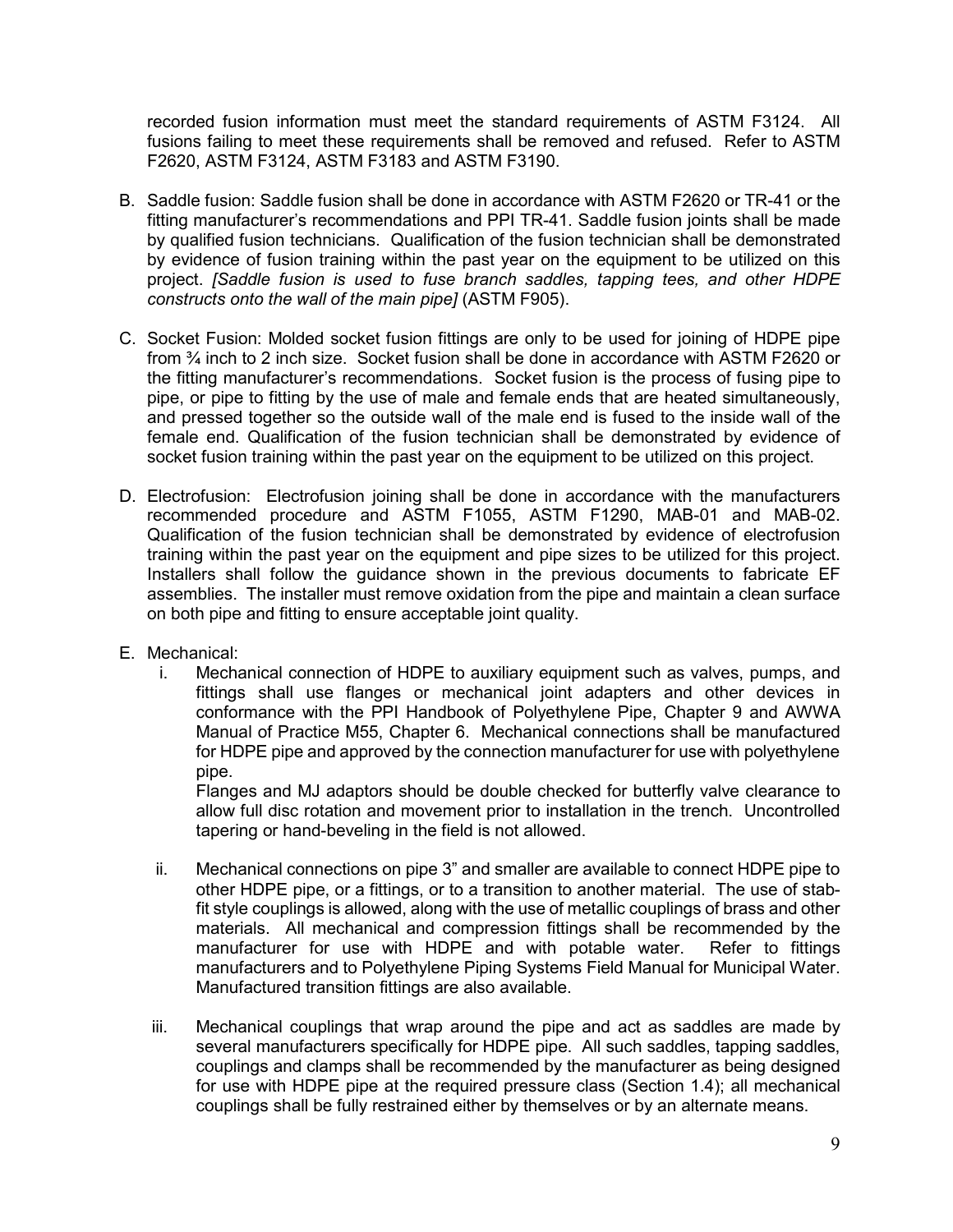F. Mechanical Joint/Flange: A flange assembly consists of a metal back-up flange or bolt-ring and a polyethylene flange adapter. MJ assembly consists of a MJ adaptor with gland ring, gasket and bolt kit. Both MJ adapters and flange adapters are fused onto the plain end of the pipe main. Bolting guidance for MJ connections is provided in AWWA C600 and guidance for flanges and gaskets is provided in PPI-TN38. Note that an HDPE flange adapter acts as both a flange and a gasket, and as such, no 'gasket' is required. For further information, refer to PPI TN38.

## 4.3 INSTALLATION

- A. Open Trench Installation:
	- i. Install the piping system in accordance with the engineering drawings and ASTM D2774 or AWWA M55. Place and compact the embedment and backfill soils with the guidelines in ASTM F1668. Deviations shall be approved by the Engineer.
	- ii. Take care when placing, moving, or removing the trench boxes, sheeting or shoring, or bracing to prevent disturbance of the pipe and the embedment soils. Any voids or disturbance shall be refilled and re-compacted.
	- iii. Per AWWA M55, "ANSI/AWWA C906 PE pressure piping systems must be installed with fully restrained joints or with partially restrained joints AND external joint restraints. ANSI/AWWA C906 pressure piping systems that are joined by heat fusion, electrofusion, flanges, and MJ adaptors are fully [self-] restrained and do not require external joint restraints or thrust block joint anchors." Concrete embedded HDPE thrust anchors should be considered prior to connections to unrestrained pipes. Refer to AWWA M55 for design guidance.
- B. Joining Methods. Refer to Section 4.2 for details
- C. Water Mains and Accessories. HDPE connections to other pipe materials or valves and fire hydrants shall be made by mechanical joints, flanges or transition fittings. All connections to jointed gasketed pipe materials, valves or fire hydrants must be restrained and supported independently.
	- i. Restrained Mechanical Joints: Restrained mechanical joints shall be made using mechanical joint adapters. Refer to the manufacturer's instructions on the need for stiffeners when installing a mechanical joint.
	- ii. Flange: Flange connections shall be as described in Section 4.3.B.
- D. Appurtenances: All appurtenances (tees, elbows, services, valves, air relief valves, fire hydrants, etc.), must be independently supported and shall not rely on the pipeline and its connections for this support. Excessive stresses may be encountered when appurtenances are inadequately supported.
- E. Installation of Tracer Wire. The Contractor shall be required to install tracer wire along the entire section of pipeline and along all service connections as listed below. The tracer wire shall be installed simultaneously with the polyethylene piping system. . Tracer wire shall be properly spliced at each end connection and each service connection. Care should be taken to adequately wrap and protect wire at all splice locations. No bare tracer wire shall be accepted. Provide Magnesium alloy anode for cathodic protection that conforms to the requirements of ASTM B843. Install tracer wire per local and manufacturer's requirements.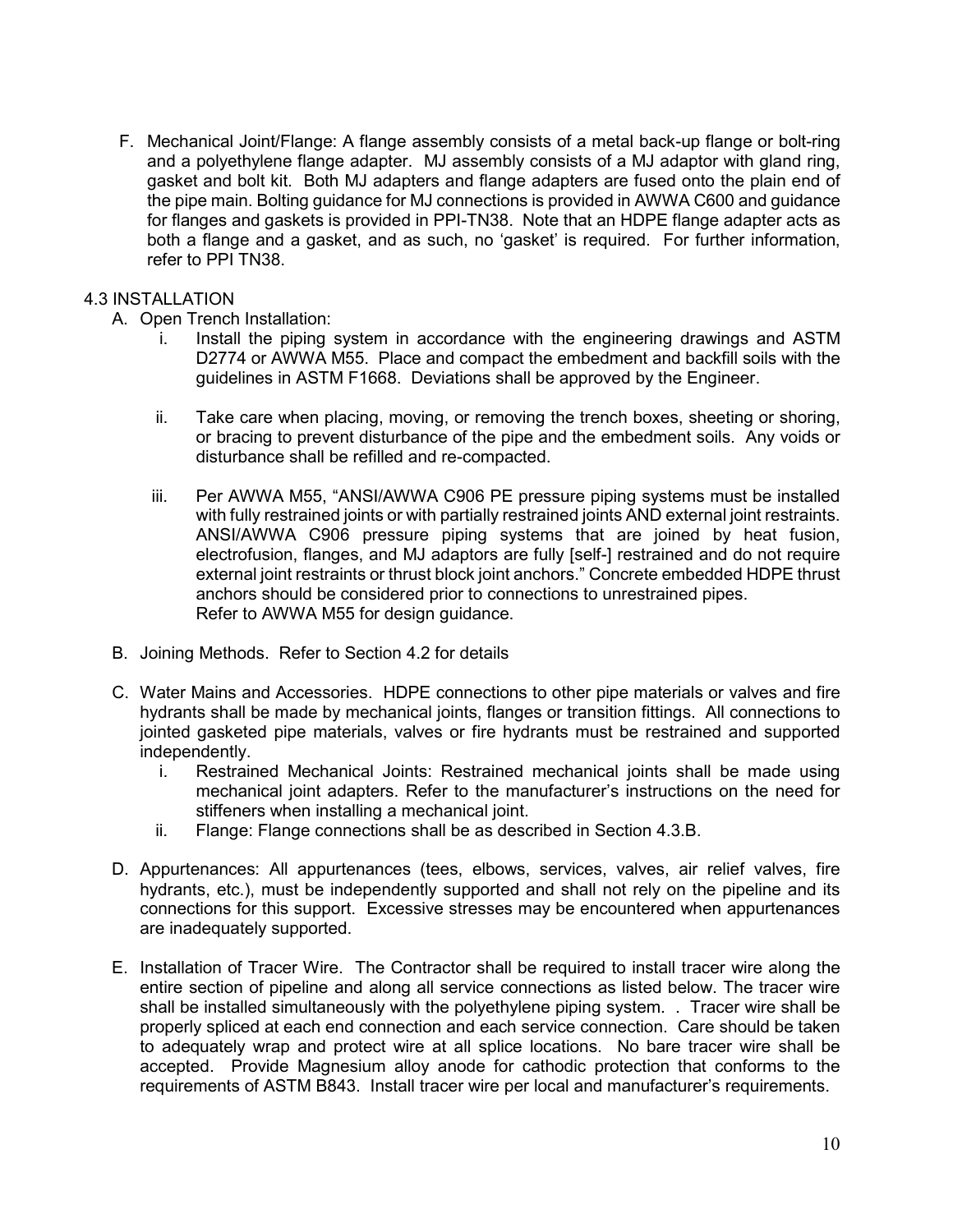- i. Open Trench Tracer wire shall be solid #12 AWG, (or stronger like #10) Copper Clad Steel, High Strength with minimum 450 lb. break load, and with minimum 30 mil HDPE insulation thickness.
- ii. Directional Drilling/Boring Tracer wire shall be solid #12 AWG (or stronger like #10), copper-clad steel or braided stainless steel (A316), Extra High Strength with minimum 1,150 lb. break load, and with minimum 30 mil HDPE insulation thickness (applies to all wires).
- iii. Pipe Bursting/Sliplining Tracer wire shall be 7 x 7 (or stronger) stranded copper- clad steel with 4,700 lb. breaking strength, or braided stainless steel (A316), with minimum 50 ml HDPE insulation thickness.
- F. Embedment and Final Backfill:
	- 1. Embedment material should be Class I, Class II, or Class III soils as defined by ASTM F2774 or AWWA M55. Class IV and Class V materials are not recommended.
	- 2. The allowable maximum particle size in the embedment shall not exceed the values shown in Table 3.

| <b>Pipe Diameter</b> | <b>Particle Size</b> |  |
|----------------------|----------------------|--|
| $\leq 4$ "           | $\leq \frac{1}{2}$   |  |
| $6"$ and $8"$        | $\leq \frac{3}{4}$ " |  |
| 10" to $16"$         | $\leq 1"$            |  |
| $\geq 18$ "          | $\leq 1.5"$          |  |

**Table 3: Allowable Maximum Particle Size in Embedment** 

- 3. The final backfill usually consists of the excavated trench material and should not contain any deleterious or hazardous material, organic matter, construction debris, or boulders. Class V soils should not be used for final backfill unless specifically required. If the final backfill is located beneath a paved surface, crossing pipeline, or waterway, the soil should be placed in lifts and compacted to ≥95 % (D698), or in accordance with requirements of the owner or agency. Farmlands and steep slopes may have different requirements for compacted backfill. The maximum particle size should be 3 inches in consideration of future excavation.
- G. Cold (Field) Bending. Contractor shall not bend the pipe to fit a trench less than the radius shown in Table 4. The long-term minimum cold (field) bending radius shall be as follows:

| $\cdots$ $\cdots$ $\cdots$ $\cdots$ $\cdots$ $\cdots$ $\cdots$ $\cdots$ $\cdots$ $\cdots$ $\cdots$ $\cdots$ $\cdots$ $\cdots$ |                                                                                           |  |  |  |
|-------------------------------------------------------------------------------------------------------------------------------|-------------------------------------------------------------------------------------------|--|--|--|
| <b>Pipe DR</b>                                                                                                                | <b>Minimum Cold Bending Radius (long-term)</b>                                            |  |  |  |
| $\leq 9$                                                                                                                      | 20 x pipe OD                                                                              |  |  |  |
| $11 - 13.5$                                                                                                                   | 25 x pipe OD                                                                              |  |  |  |
| $17 - 21$                                                                                                                     | 27 x pipe OD                                                                              |  |  |  |
| >21                                                                                                                           | 30 x pipe OD                                                                              |  |  |  |
| Fitting or Flange within bend                                                                                                 | 100 x pipe OD, for a distance 5x pipe OD, on each<br>side of the fittings within the bend |  |  |  |

# **Table 4: Minimum Long-Term Bending Radius per Pipe DR**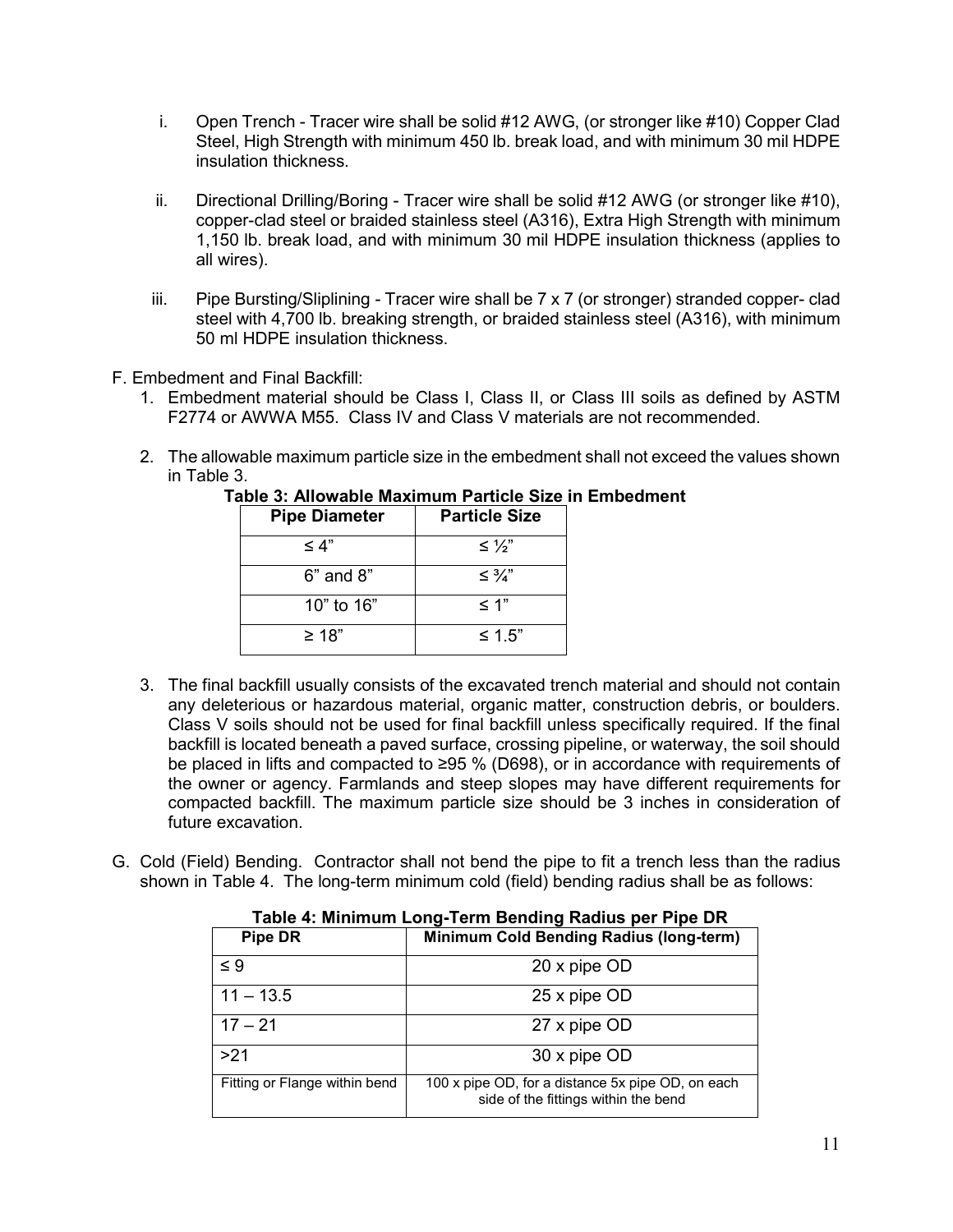- H. Separation: Water Mains, Sewers, and Other Non-potable Fluid-carrying Pipelines shall be governed by the state or local responsible permitting agency.
- I. Pull-In Installation
	- 1. This section is applicable for HDD and other pull-in installations
	- 2. Per ASTM F1804 and/or [www.HDPEapp.com,](http://www.hdpeapp.com/) the contractor shall determine and document the maximum proposed pull-in length and pull-in force for the pressure class and pipe diameter to be pulled into an open trench. Pull-in lengths will not exceed the maximum lengths for the class and diameter pipe.
	- 3. Prior to pulling the pipeline, contractor shall place rollers or other approved devices beneath the pipe to avoid unnecessary damage and to reduce pipe drag.
	- 4. Per the manufacturer's recommendation, a commercially available load limiter (weak link) approved by the Engineer shall be used between the puller and the pipe. Appendix C.1 lists the Maximum Pull Force for PE4710 DIPS DR11/DR17 and for 12 hours; refer to HDPEapp for other conditions. Per ASTM F1804 and PPI PE Handbook, the maximum safe pull stress for PE4710 shall not exceed the values shown in Table 5**:**

| <b>Load Duration</b>       | Safe Pull Stress at 73°F |
|----------------------------|--------------------------|
| $\frac{1}{2}$ hr. to 1 hr. | 1400 psi                 |
| $12$ hrs.                  | 1300 psi                 |
| 24 hrs.                    | 1250 psi                 |

#### **Table 5: PE4710 (PE 445574) Safe Pull Tensile Stress** (Refer to Appendix C.1 for Safe Pull Force)

- 5. Trenchless installations:
	- i. For HDD, refer to ASTM F1962, PPI TR-46, PPI PE Handbook (Chp 12) and [www.PPIBoreAid.com](http://www.ppiboreaid.com/)
	- ii. For sliplining, refer to ASTM F585, PPI PE Handbook (Chp 11) and [www.HDPEapp.com](http://www.hdpeapp.com/)
	- iii. For pipe bursting, refer to PPI PE Handbook (Chp. 16) and MAB-05
- J. Water Service Pipes
	- i. The minimum distance between service taps shall be 24 inches to maintain space for future work. All new services shall be shown accurately on the "as-built" drawings and tied to existing property lines. Tracer wire shall be installed along with all new HDPE services per Section 4.3 E.
	- ii. The minimum pipe size of a new and replacement water service shall be 1 inch PE4710 SDR 9.
	- iii. Water services shall be installed with a minimum cover as measured vertically from the top of the pipe to the top of pavement Where frost protection is not required, service shall be buried at least 18" deep. Where frost protection is required, refer to the local agency for burial depth.
- 4.4 TESTING.
	- A. Conduct hydrostatic leakage testing per ASTM F2164 and PPI TN-46. The test pressure shall be limited to a minimum of 1.5 x working pressure (and a maximum of 1.5 x PC- see Table 1) and shall not exceed the rating of the lowest component. In a fused HDPE water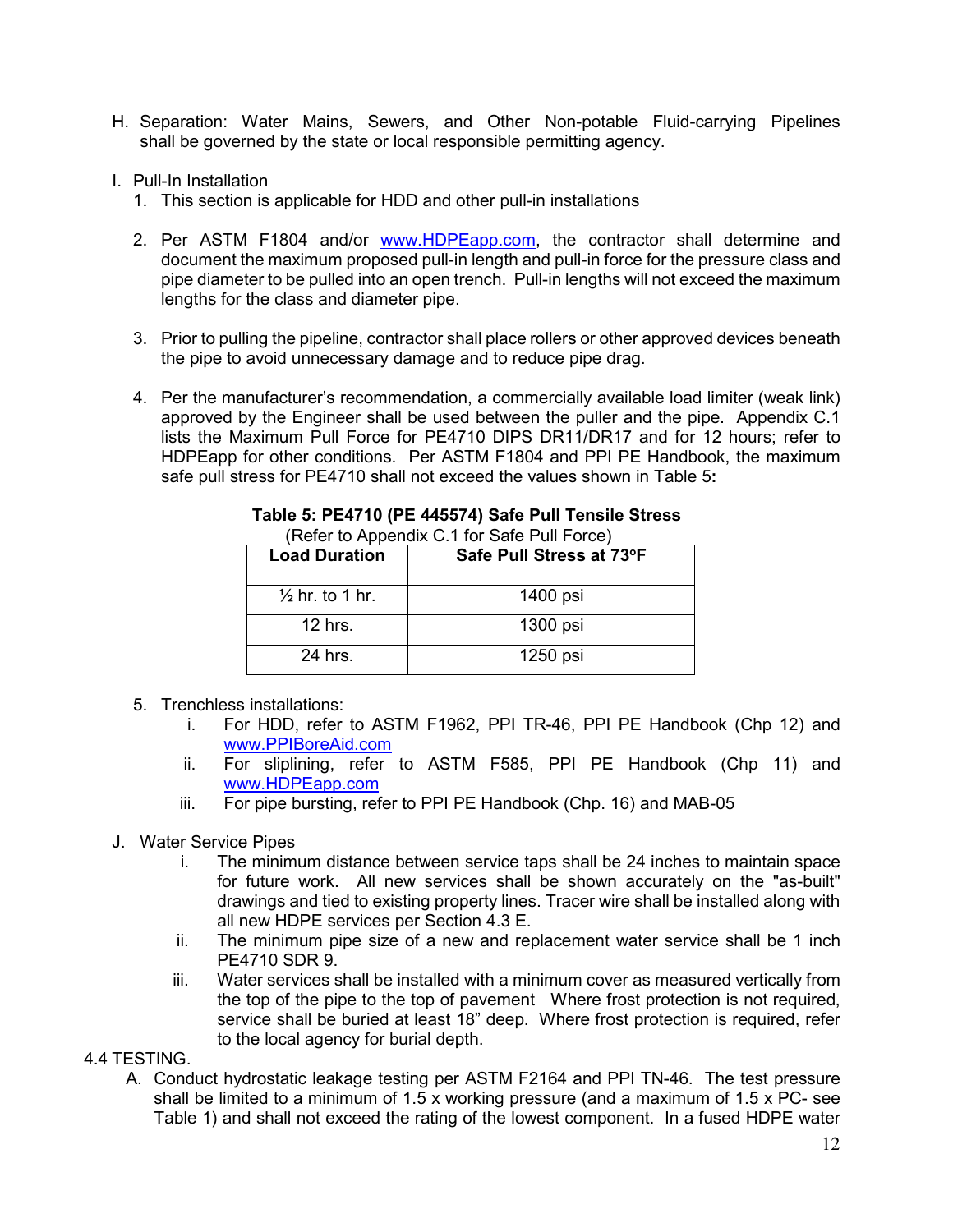piping system, no leakage shall be present. If the test fails, the test section shall be depressurized and allowed to 'relax' for at least eight hours before starting the next testing sequence. Leaks, failure or defective construction shall be promptly repaired by the Contractor at the Contractor's sole expense. The Contractor is responsible for the safety of their employees during the testing and repair.

## 4.5 CLEANING AND DISINFECTING

- A. Cleaning and disinfecting of potable water systems shall be in accordance with AWWA C651 and AWWA M55 Chapter 10, and PPI Handbook of Polyethylene Pipe Chapter 2.
- B. After installation, initial flushing and after completion of the pressure testing, new water mains should be disinfected in accordance with procedures outlined in AWWA C651, using solutions of liquid disinfectants (not powders or tablets).
- C. The liquid disinfection chemical solution should be limited to less than 12% active chlorine. The time-duration of the disinfection should not exceed 24 hours.
- D. Upon verification of disinfection/purification, all service pipes, branch laterals, and distribution mains shall be thoroughly flushed with fresh potable water, and retested to verify the disinfectant chlorine level has been reduced to potable drinking water concentrations suitable for human consumption.

## 4.6 HYDRANT ASSEMBLIES AND FIRE SERVICES.

A. Hydrant Assemblies shall be installed and field tested according to the requirements of AWWA M17.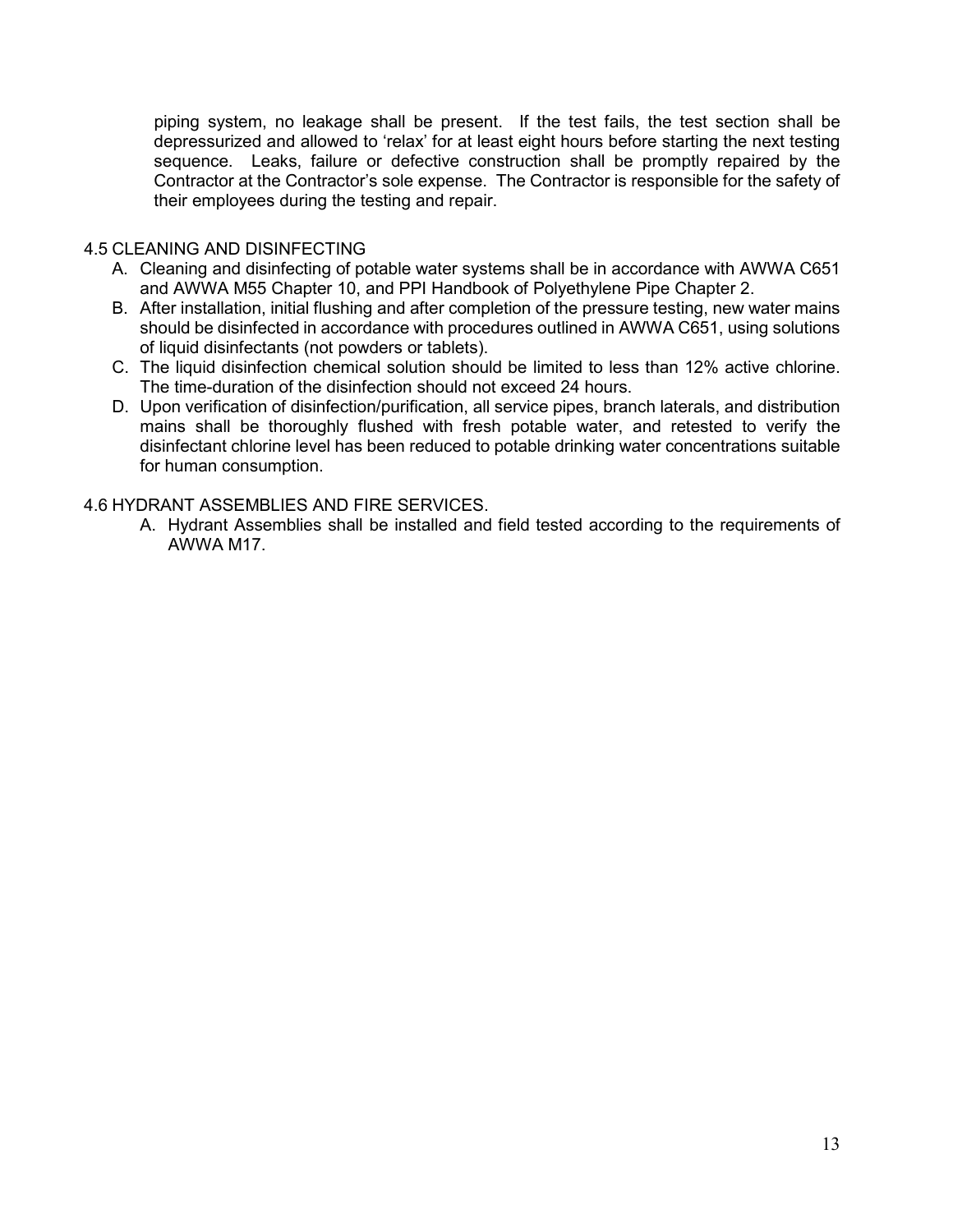#### APPENDIX A: References

#### **American Water Works Association, AWWA** [www.awwa.org](http://www.awwa.org/)

- 1. ANSI/AWWA C600 Installation of Ductile-Iron Mains and Their Appurtenances
- 2. ANSI/AWWA C651 Standard for Disinfecting Water Mains
- 3. ANSI/AWWA C901 Polyethylene (PE) Pressure Pipe and Tubing, ¾ In. (19 mm) Through 3 In. (76 mm) for Water Service
- 4. ANSI/AWWA C906 Polyethylene (PE) Pressure Pipe and Fittings, 4 In. Through 65 In. (100 mm Through 1,650 mm), for **Waterworks**
- 5. AWWA M55 PE Pipe–Design and Installation

#### **Plastics Pipe Institute, PPI** [www.plasticpipe.org](http://www.plasticpipe.org/)

- 1. PPI Handbook of Polyethylene Pipe
- 2. PPI Polyethylene Piping Systems Field Manual for Municipal Water
- 3. PPI Position Paper on HDPE (PE4710) Distribution Potable Water Pipe Sizes and Pressure Classes
- 4. PPI Comments on Permeation of Water Pipes and on the AWWA-RF Report on **Hydrocarbons**
- 5. PPI TR-4 PPI Listing of Hydrostatic Design Basis (HDB), Hydrostatic Design Stress (HDS), Strength Design Basis (SDB), Pressure Design Basis (PDB) and Minimum Required Strength (MRS) Ratings For Thermoplastic Piping Materials or Pipe
- 6. PPI TR-34 Disinfection of Newly Constructed Polyethylene Water Mains
- 7. PPI TR-41 Generic Saddle Fusion Joining Procedure for Polyethylene Gas Piping
- 8. PPI TN-13 General Guidelines for Butt, Saddle and Socket Fusion of Unlike Pipes and Fittings
- 9. PPI TN-38 Bolt Torque For Polyethylene Flanged Joints
- 10. PPI TN-44 Long Term Resistance of AWWA C906 Polyethylene (PE) Pipe to Potable Water Disinfectants
- 11. PPI TN-46 Guidance for Field Hydrostatic Testing of High Density Polyethylene Pressure Pipelines: Owner's Consideration, Planning, Procedures, and Checklists
- 12. PPI TN-47 Polyethylene Resin Testing Requirements to Support ASTM D2513 UV Exposure Limits of Polyethylene Compound
- 13. PPI TN-49 Recommendations for AWWA C901 Service Tubes in Potable Water Applications
- 14. PPI TN-54 General Guidelines for Squeezing Off Polyethylene Pipe in Water, Oil and Gas Applications
- 15. GTI/PPI PE4710 Mitered Elbow Finite Element Analysis
- 16. GTI/PPI PE4710 Mitered Tee Finite Element Analysis (Expected Winter 2020)

### **Municipal Advisory Board, MAB**

#### [www.plasticpipe.org/municipal\\_pipe/advisory/](http://www.plasticpipe.org/municipal_pipe/advisory/)

- 1. MAB-01 Generic Electrofusion Procedure for Field Joining of 12 Inch and Smaller Polyethylene (PE) Pipe
- 2. MAB-02 Generic Electrofusion Procedure for Field Joining of 14 Inch to 30 Inch Polyethylene (PE) Pipe
- 3. MAB-04 Basic HDPE Repair Options
- 4. MAB-05 MAB Guidelines for PE4710 Pipe Bursting of Potable Water Mains.
- 5. PPI TR-46 Guidelines for Use of Mini-Horizontal Directional Drilling for Placement of High Density Polyethylene Pipe
- 6. Assessment and Calculation of BTEX Permeation Through HDPE Water Pipe, IUPUI, Purdue School of Engineering, July 2012
- 7. Fatigue of Plastic Water Pipe: A Technical Review with Recommendations for PE4710 Pipe Design Fatigue, JANA, May 2012
- 8. eTrenchless Software: PPI PACE, PPI BoreAid, HDPEapp

#### **Manufacturers Standardization Society, MSS**  [www.msshq.org](http://www.msshq.org/)

MSS SP-60 Connecting Flange Joints between Tapping Sleeves and Tapping Valves

#### **NSF International** [www.nsf.org](http://www.nsf.org/)

• NSF/ANSI 61 Drinking Water System Components–Health Effects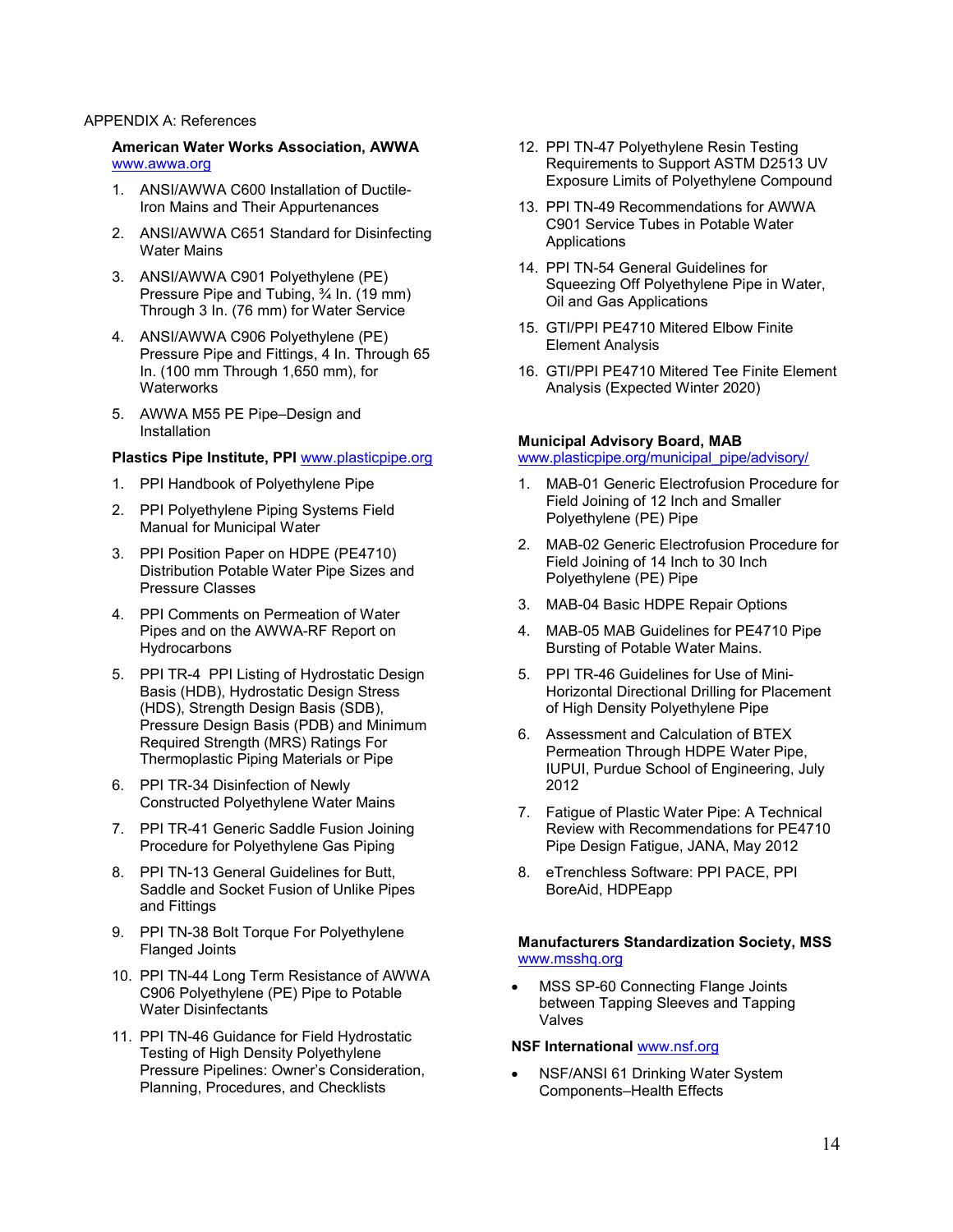#### **ASTM International** [www.astm.org](http://www.astm.org/)

- 1. ASTM B843 Standard Specification for Magnesium Alloy Anodes for Cathodic Protection
- 2. ASTM D698 Standard Test Methods for Laboratory Compaction Characteristics of Soil Using Standard Effort.
- 3. ASTM D2239 Standard Specification for Polyethylene (PE) Plastic Pipe (SIDR-PR) Based on Controlled Inside Diameter
- 4. ASTM D2321 Standard Practice for Underground Installation of Thermoplastic Pipe for Sewers and Other Gravity-Flow Applications
- 5. ASTM D2487 Standard Practice for Classification of Soils for Engineering Purposes (Unified Soil Classification System)
- 6. ASTM D2683 Standard Specification for Socket-Type Polyethylene Fittings for Outside Diameter-Controlled Polyethylene Pipe and Tubing
- 7. ASTM D2737 Standard Specification for Polyethylene (PE) Plastic Tubing
- 8. ASTM D2774 Standard Practice for Underground Installation of Thermoplastic Pressure Piping
- 9. ASTM D3261 Standard Specification for Butt Heat Fusion Polyethylene (PE) Plastic Fittings for Polyethylene (PE) Plastic Pipe and Tubing
- 10. ASTM D3350 Standard Specification for Polyethylene Plastics Pipe and Fittings Materials
- 11. ASTM F585 Standard Guide for Insertion of Flexible Polyethylene Pipe Into Existing Sewer
- 12. ASTM F714 Standard Specification for Polyethylene (PE) Plastic Pipe (SDR-PR) Based on Outside Diameter
- 13. ASTM F905 Standard Practice for Qualification of Polyethylene Saddle-Fused Joints
- 14. ASTM F1041 Standard Guide for Squeeze-off of Polyolefin Gas Pressure Pipe and Tubing
- 15. ASTM F1055 Standard Specification for Electrofusion Type Polyethylene Fittings for Outside Diameter Controlled Polyethylene Pipe and Tubing
- 16. ASTM F1290 Standard Practice for Electrofusion Joining Polyolefin Pipe and Fittings
- 17. ASTM F1417 Standard Test Method for Installation Acceptance of Plastic Gravity Sewer Lines Using Low-Pressure Air
- 18. ASTM F1563 Standard Specification for Tools to Squeeze-off Polyethylene (PE) Gas Pipe or Tubing
- 19. ASTM F1668 Standard Guide for Construction Procedures for Buried Plastic Pipe
- 20. ASTM F1804 Standard Practice for Determining Allowable Tensile Loads for Polyethylene Gas Pipe During Pull-In Installation
- 21. ASTM F1962 Standard Guide for Use of Maxi-Horizontal Directional Drilling for Placement of Polyethylene Pipe or Conduit under Obstacles Including River Crossings
- 22. ASTM F2164 Standard Practice for Field Leak Testing of Polyethylene (PE) Pressure Piping Systems Using Hydrostatic Pressure
- 23. ASTM F2206 Standard Specification for Fabricated Fittings of Butt-Fused Polyethylene (PE) Plastic Pipe, Fittings, Sheet Stock, Plate Stock, or Block Stock
- 24. ASTM F2620 Standard Practice for Heat Fusion Joining of Polyethylene Pipe and Fittings
- 25. ASTM F2786, Standard Practice for Field Leak Testing of Polyethylene (PE) Pressure Piping Systems Using Gaseous Testing Media Under Pressure (Pneumatic Leak Testing)
- 26. ASTM F2880 Standard Specification for Lap-Joint Type Flange Adapters for Polyethylene Pressure Pipe in Nominal Pipe Sizes 3/4 in. to 65 in.
- 27. ASTM F3124 Standard Practice for Data Recording the Procedure used to Produce Heat Butt Fusion Joints in Plastic Piping Systems or **Fittings**
- 28. ASTM F3183 Standard Practice for Guided Side Bend Evaluation of Polyethylene Pipe Butt Fusion Joint
- 29. ASTM F3190 Standard Practice for Heat Fusion Equipment (HFE) Operator Qualification on Polyethylene (PE) and Polyamide (PA) Pipe and Fittings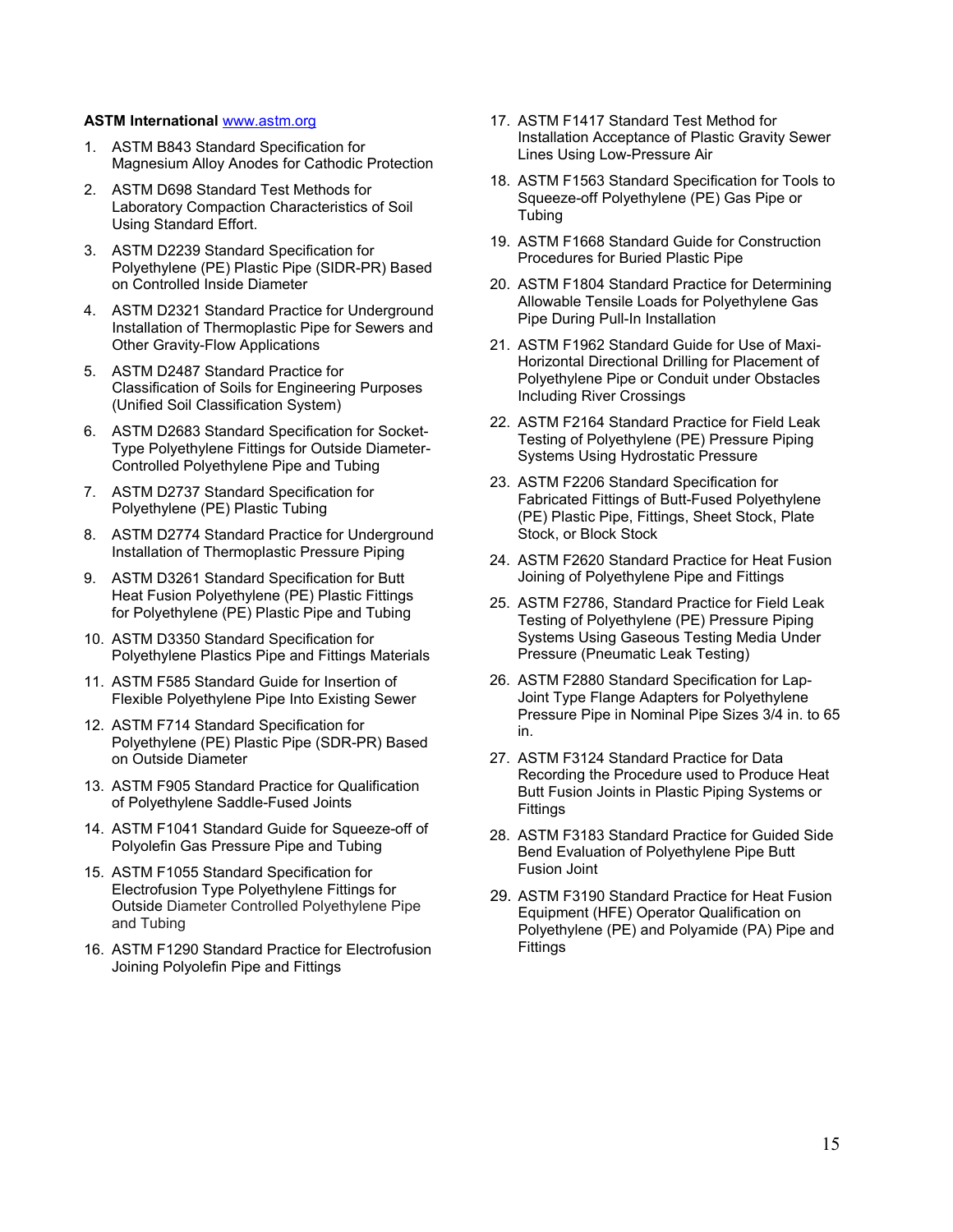| <b>Nominal Pipe Size, (inches)</b> | <b>Average Outside Diameter, (inches)</b> |            |  |
|------------------------------------|-------------------------------------------|------------|--|
| <b>NPS</b>                         | <b>DIPS</b>                               | <b>IPS</b> |  |
| $\overline{4}$                     | 4.800                                     | 4.500      |  |
| 6                                  | 6.900                                     | 6.625      |  |
| 8                                  | 9.050                                     | 8.625      |  |
| 10                                 | 11.100                                    | 10.750     |  |
| 12                                 | 13.200                                    | 12.75      |  |
| 14                                 | 15.300                                    | 14.000     |  |
| 16                                 | 17.400                                    | 16.000     |  |
| 18                                 | 19.500                                    | 18.000     |  |
| 20                                 | 21.600                                    | 20.000     |  |
| 22                                 |                                           | 22.000     |  |
| 24                                 | 25.800                                    | 24.000     |  |
| 26                                 |                                           | 26.000     |  |
| 28                                 |                                           | 28.000     |  |
| 30                                 | 32.000                                    | 30.000     |  |
| 32                                 |                                           | 32.000     |  |
| 34                                 |                                           | 34.000     |  |
| 36                                 | 38.300                                    | 36.000     |  |
| 42                                 | 44.500                                    | 42.000     |  |
| 48                                 | 50.800                                    | 48.000     |  |
| 54                                 | 57.560                                    | 54.000     |  |
| 60                                 | 61.610                                    | 60.000     |  |
| 63                                 |                                           | 63.000     |  |
| 65                                 |                                           | 65.000     |  |

# **APPENDIX B.1: ANSI/AWWA C906 PE4710 DIPS and IPS Pipe Sizes**

# **APPENDIX B.2: ANSI/AWWA C901 PE4710 CTS and IPS Pipe Sizes**

| <b>Nominal Pipe Sizes, (inches)</b> | <b>Average Outside Diameter, (inches)</b> |            |  |
|-------------------------------------|-------------------------------------------|------------|--|
| <b>NPS</b>                          | <b>CTS</b>                                | <b>IPS</b> |  |
| $\frac{3}{4}$                       | 0.875                                     | 1.050      |  |
| 1                                   | 1.125                                     | 1.315      |  |
| $1\frac{1}{4}$                      | 1.375                                     | 1.660      |  |
| $1\frac{1}{2}$                      | 1.625                                     | 1.900      |  |
| 2                                   | 2.125                                     | 2.375      |  |
| 3                                   |                                           | 3.5        |  |